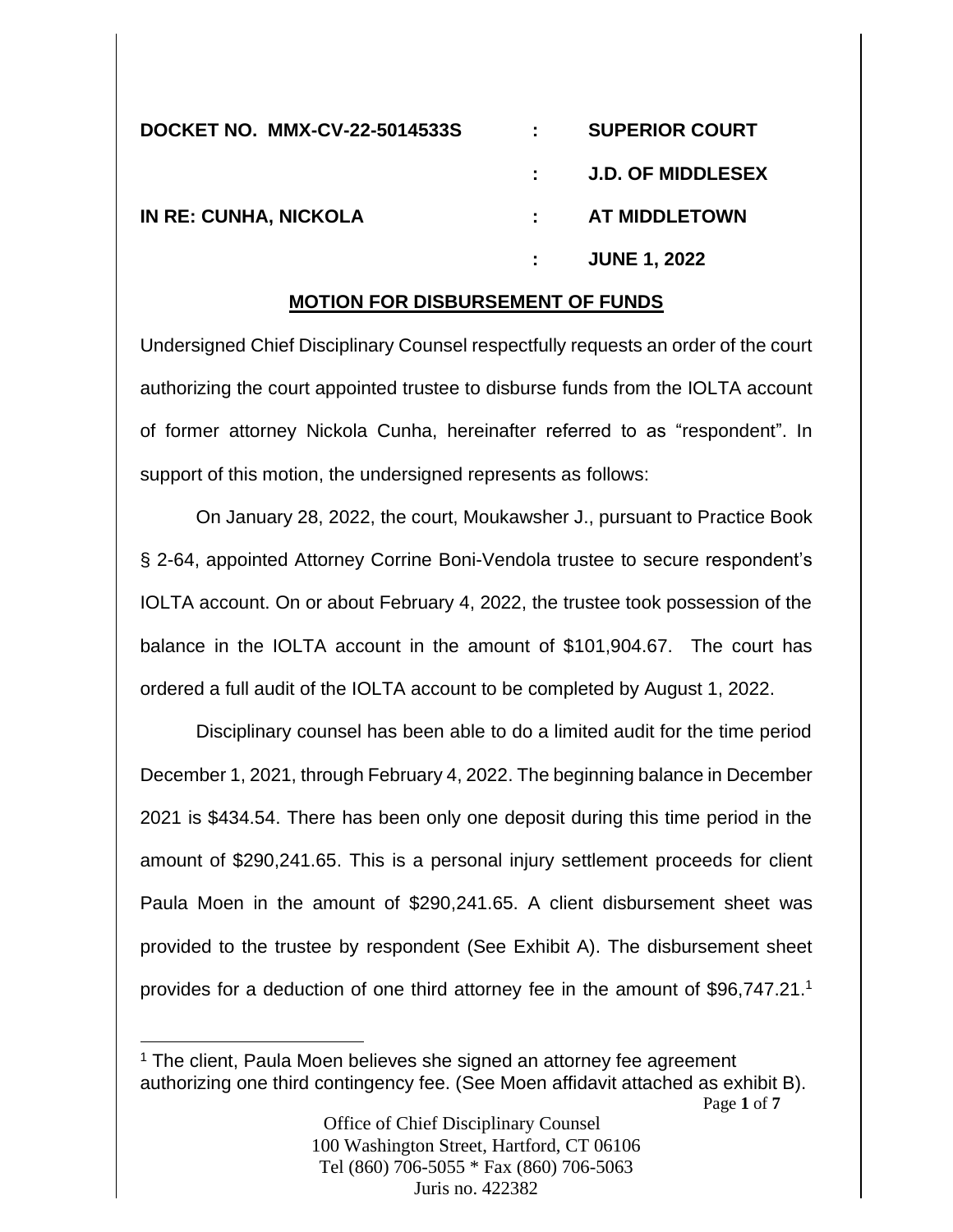Respondent then makes deductions for costs and expenses of \$5,277.66 plus additional costs for family, juvenile, G.A. and summary process matters for a total deduction of costs of \$7,117.63.<sup>2</sup> Respondent next shows two disbursements in the total amount of \$6,652.96 which were paid from these proceeds and has been substantiated. Total deductions claimed by respondent equal \$110,517.80. This leaves and unaudited net amount to client of \$179,723.85.

The disbursement sheet next reflects that the respondent took \$78,000 attributed to "less attorney fees owed for representation in multiple other matters." As of the date of this motion the respondent has failed to document authority from the client or any documentation of this claim although she was provided with a specific court date of April 22, 2022 to justify her taking of \$30,000 in violation of the court order. She has testified that she has retainer agreements for each matter but has not produced one. Respondent provided the trustee with the disbursement sheet on April 20, 2022. Undersigned counsel was unaware of the claim for \$78,000 and was under the belief that the additional attorney fees taken by respondent was limited to the \$30,000 that was taken in violation of the court order. Respondent, during examination, under oath, on April 22, 2022, provided vague reference to many cases where she alleges she represented the client pro bono,

This will be substantiated in the full audit. It should be noted that 33.33% of \$290,241.65 is \$96,737.54.

<sup>&</sup>lt;sup>2</sup> Respondent has not provided documents substantiating these costs and this will be the subject of the full audit. The exact amount of costs is not significant at this point because the amount on hand is substantially less than the amount that may be distributed to the client.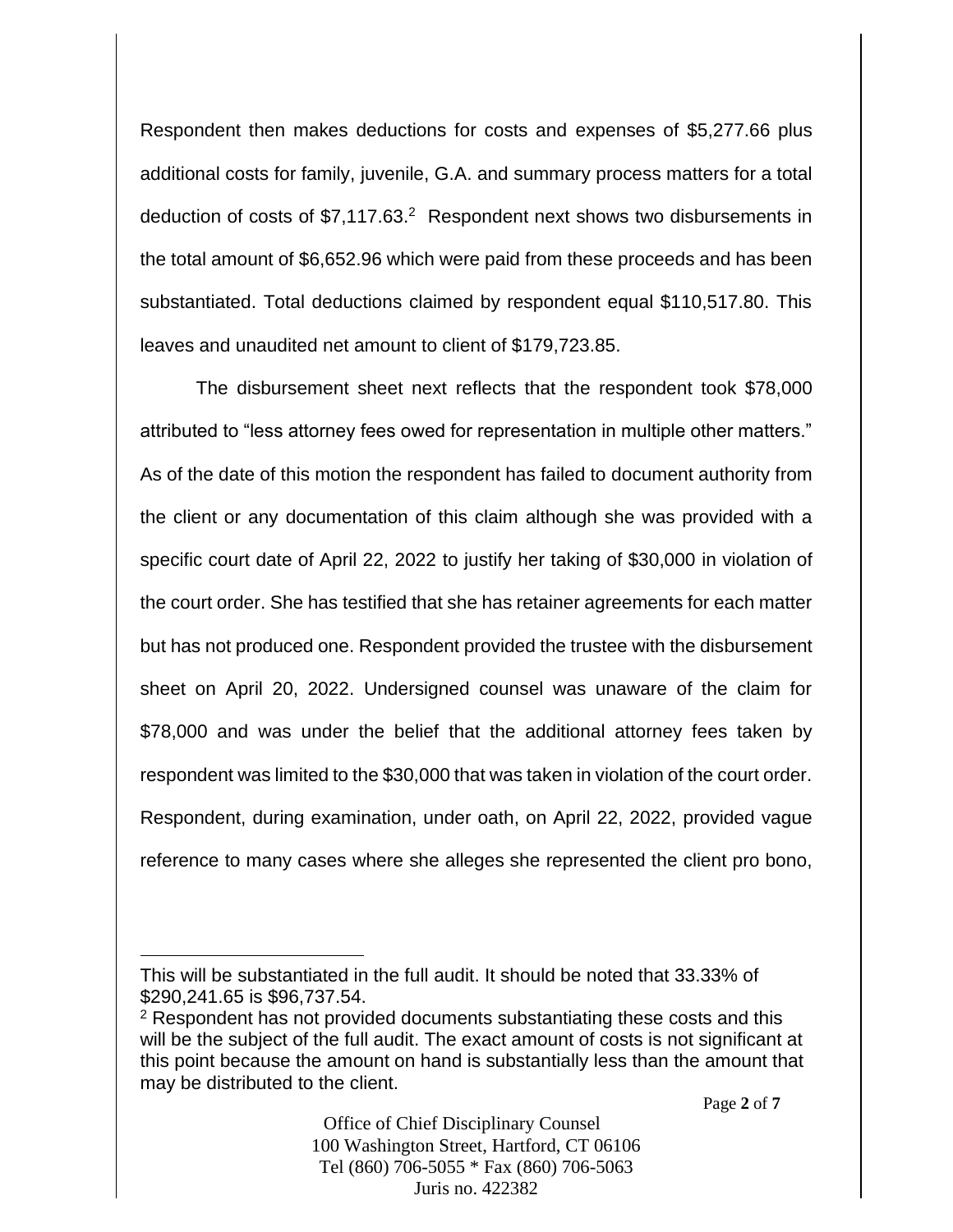as justification for taking the \$30,000 but failed to clarify throughout the hearing that the actual amount she took was \$78,000.

She had no authority from the client to take this money. The client, Paula Moen, has provided an affidavit representing, in relevant part, the following (See Exhibit B):

6. Ms. Cunha represented me in a car accident case that went to arbitration. I believe I signed a retainer agreement where Ms. Cunha would receive one third of the proceeds as an attorney fee.

**….**

- 7. She contacted me in June 2021 to tell me that the case had settled for \$290,000.
- 8. I did not hear from Ms. Cunha again until mid-December when she contacted me to indicate she was receiving the checks and would be disbursing the money. I did not sign a settlement check or give anyone permission to do so.
- 9. Ms. Cunha has never explained to me the costs, expenses, and government liens that would be deducted from the gross settlement and never explained the actual amount I would receive.
- 10. I did not hear from her again until the beginning of [sic] end of January/beginning of February when I contacted her for legal advice about an education issue. We did not discuss the personal injury settlement at that time.
- 11. As of the date of this affidavit I have received no money from the settlement.
- 12. Mr. Staines has advised me that Ms. Cunha testified that she withdrew \$30,000 from my settlement as payment towards previously earned attorney fees.

Page **3** of **7**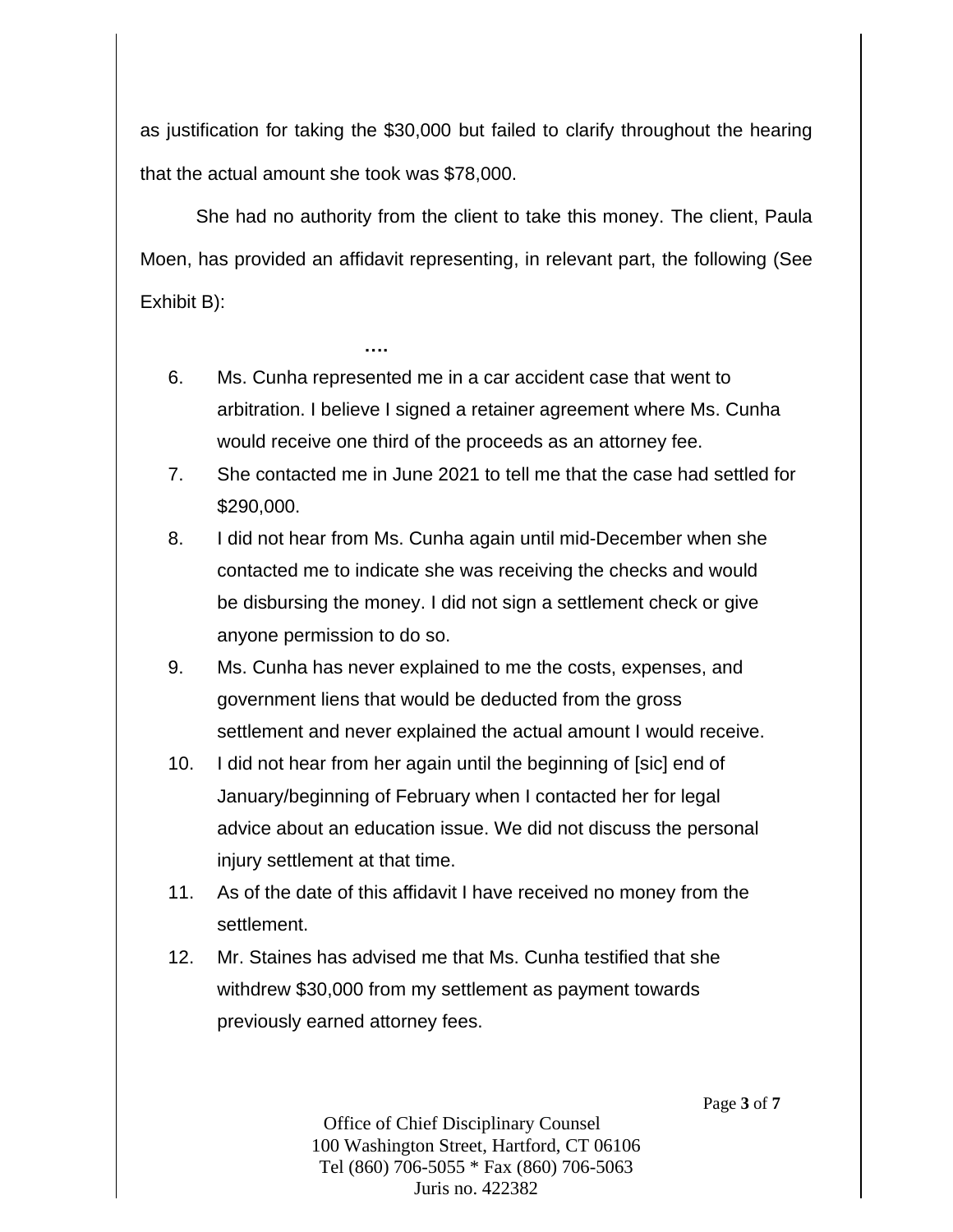- 13. I never spoke to Ms. Cunha about her doing this and she did not ask for permission to take this money.
- 14. Ms. Cunha has done a lot of work for me going back about ten years, pro bono, and I was always hoping to be able to give her some money should I have a recovery on one of my cases. We never spoke about an exact amount or that she would be taking it from these funds.
- 15. I believe I am due about \$200,000 from the car accident case minus reasonable costs and expenses of the lawsuit.

**….**

Moen believed that after deducting a one third attorney fee she would be receiving about \$200,000. It is clear that the respondent did not have authority to take an additional \$78,000 of the client's money. What is suspicious is that the respondent did not deduct this amount from the settlement proceeds as a part of payment of the earned attorney fee - one check in the amount of \$174,747.21 (\$96,747.21 + \$78,000.00). In fact, nowhere in the bank records does it show separate disbursements for \$96,747.21 or \$78,000 payable to respondent. Review of the bank statement discloses possible serious misuse of the IOLTA account by respondent.

What is undisputed is that the beginning balance in December 2021 is \$434.54 and the only deposit to the IOLTA account is Moen's funds of \$290,241.65.

From the Moen funds the respondent issued a check payable to "Lettick & Lettick, P.C." in the amount of \$41,666.67 for the Estate of Tony Goncalves. Undersigned has confirmed that this arises out of \$50,000 settlement proceeds for

Page **4** of **7**

Office of Chief Disciplinary Counsel 100 Washington Street, Hartford, CT 06106 Tel (860) 706-5055 \* Fax (860) 706-5063 Juris no. 422382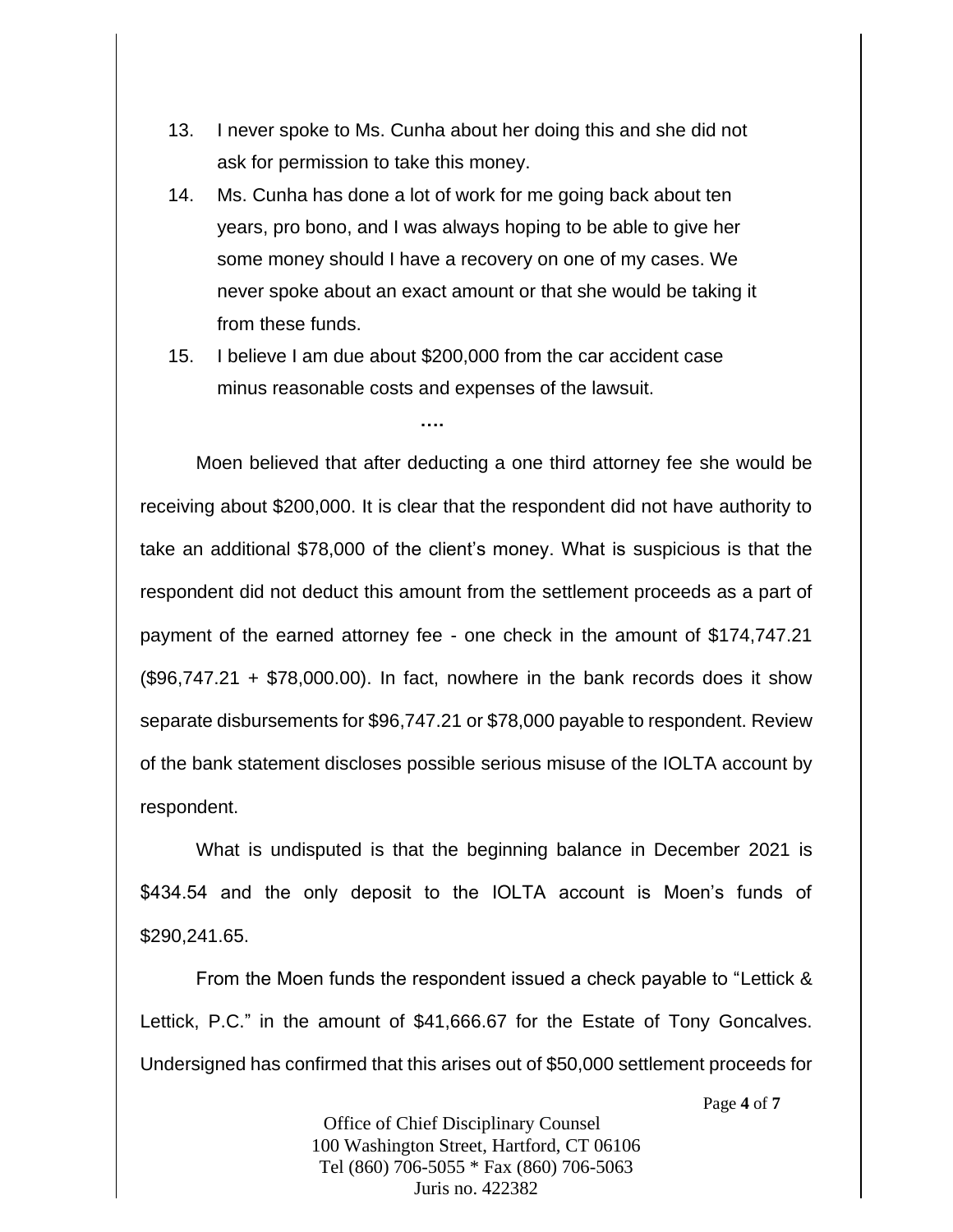the estate that was deposited into respondent's IOLTA account on September 29, 2021. The respondent was authorized to take an attorney fee of \$8,333 which she did on September 30, 2021. The balance of \$41,333.67 was property of the estate and should have been delivered to Attorney Lettick forthwith. However, these remaining funds were withdrawn from the IOLTA account on September 30, 2021 (\$35,000.00) and other various dates and amounts until the IOLTA account balance was \$434.54. The IOLTA account never had funds to make the transfer to the estate until Moen's funds were deposited and the respondent paid the estate \$41,333.67 on December 16, 2021 from the Moen funds.

Additionally, the respondent also wrote from Moen's funds a check to "DV"<sup>3</sup> on January 24, 2022 in the amount of \$35,032.26 with the check indicating "for settlement D/A: 10/18/2017." Undersigned has been unable to substantiate the reason for this payment from the Moen funds.

Based upon my examination of the IOLTA account bank records, my discussions with the client Moen, and limited information from the respondent, it appears that Ms. Moen is due a minimum of \$179,723.85 as net proceeds from her personal injury settlement. It further appears that the amount of \$101,470.13 held by the trustee is remaining proceeds from the Moen settlement and should be paid to her. I arrived at this number by taking the current balance of \$101,904.67 and deducting the December 2021 beginning balance of \$434.54. To be clear, I am making this request to make the funds available to the client. This in no way

<sup>&</sup>lt;sup>3</sup> Until the payee of this check can be identified and the purpose of the payment can be determined the individual is being referred to by his or her initials.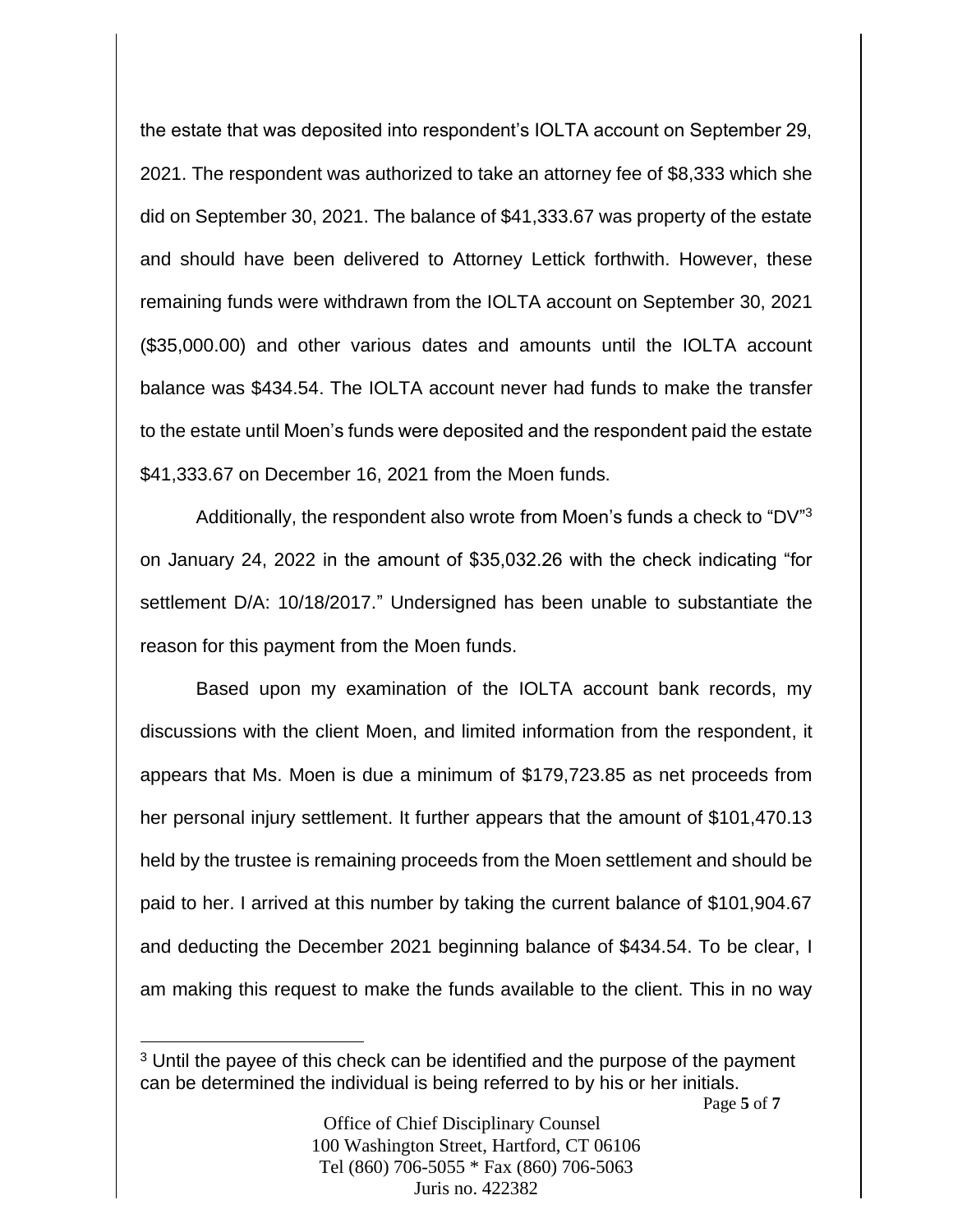justifies, confirms or accepts the purported costs, expenses and attorney fees as submitted by the respondent nor does it accept or approve her taking, without authority, \$78,000 for previous pro bono work. All fees, costs, expenses and disbursements must be documented by respondent during the course of the audit.

WHEREFORE, The Office of Chief Disciplinary Counsel requests that the court approve disbursement from the trustee to Paula Moen the amount of \$101,470.13 from the respondent's IOLTA account.

> Respectfully submitted, Office of Chief Disciplinary Counsel

By: \_\_\_\_\_\_\_\_\_\_\_\_\_\_\_\_\_\_\_\_\_\_\_\_\_\_\_\_\_

Brian B. Staines, Juris No. 401079 Office of Chief Disciplinary Counsel Juris No. 422382 100 Washington Street Hartford, Connecticut 06106 [Brian.Staines@jud.ct.gov](mailto:Brian.Staines@jud.ct.gov)

Office of Chief Disciplinary Counsel 100 Washington Street, Hartford, CT 06106 Tel (860) 706-5055 \* Fax (860) 706-5063 Juris no. 422382

Page **6** of **7**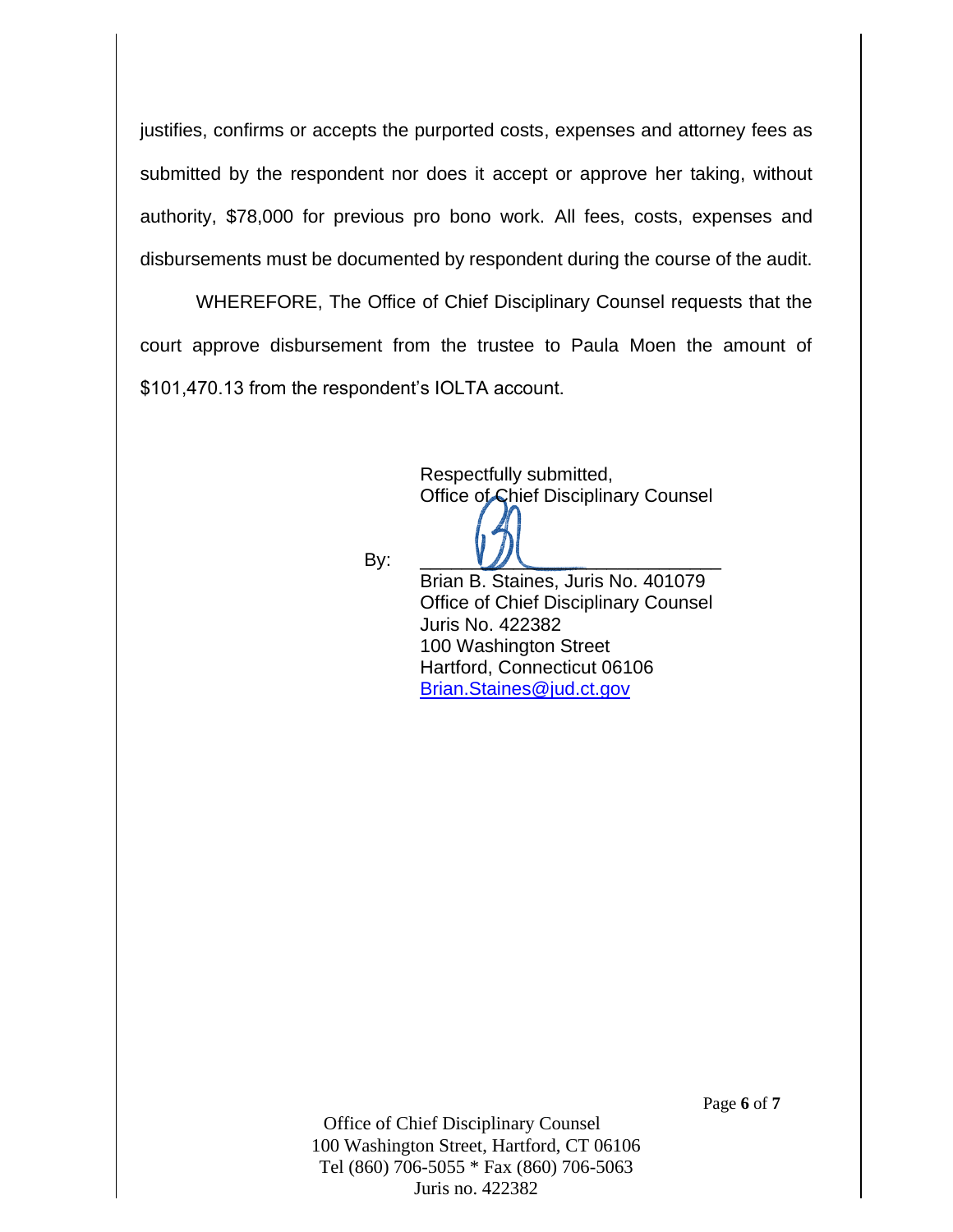#### **O R D E R**

The foregoing Motion having been heard, it is hereby ORDERED:

THE COURT

BY\_\_\_\_\_\_\_\_\_\_\_\_\_\_\_\_\_\_\_\_\_\_\_\_

#### **CERTIFICATION**

I hereby certify that a copy of the foregoing was emailed this 1<sup>st</sup> day of June, 2022, as follows:

Attorney Corrine A. Boni-Vendola [corrine@cbvdivorcelaw.com](mailto:corrine@cbvdivorcelaw.com)

Pattis & Smith, LLC [npattis@pattisandsmith.com](mailto:npattis@pattisandsmith.com)

Attorney Norman Alexander Pattis [npattis@pattisandsmith.com](mailto:npattis@pattisandsmith.com)

By

Brian B. Staines Commissioner of the Superior Court

Page **7** of **7**

Office of Chief Disciplinary Counsel 100 Washington Street, Hartford, CT 06106 Tel (860) 706-5055 \* Fax (860) 706-5063 Juris no. 422382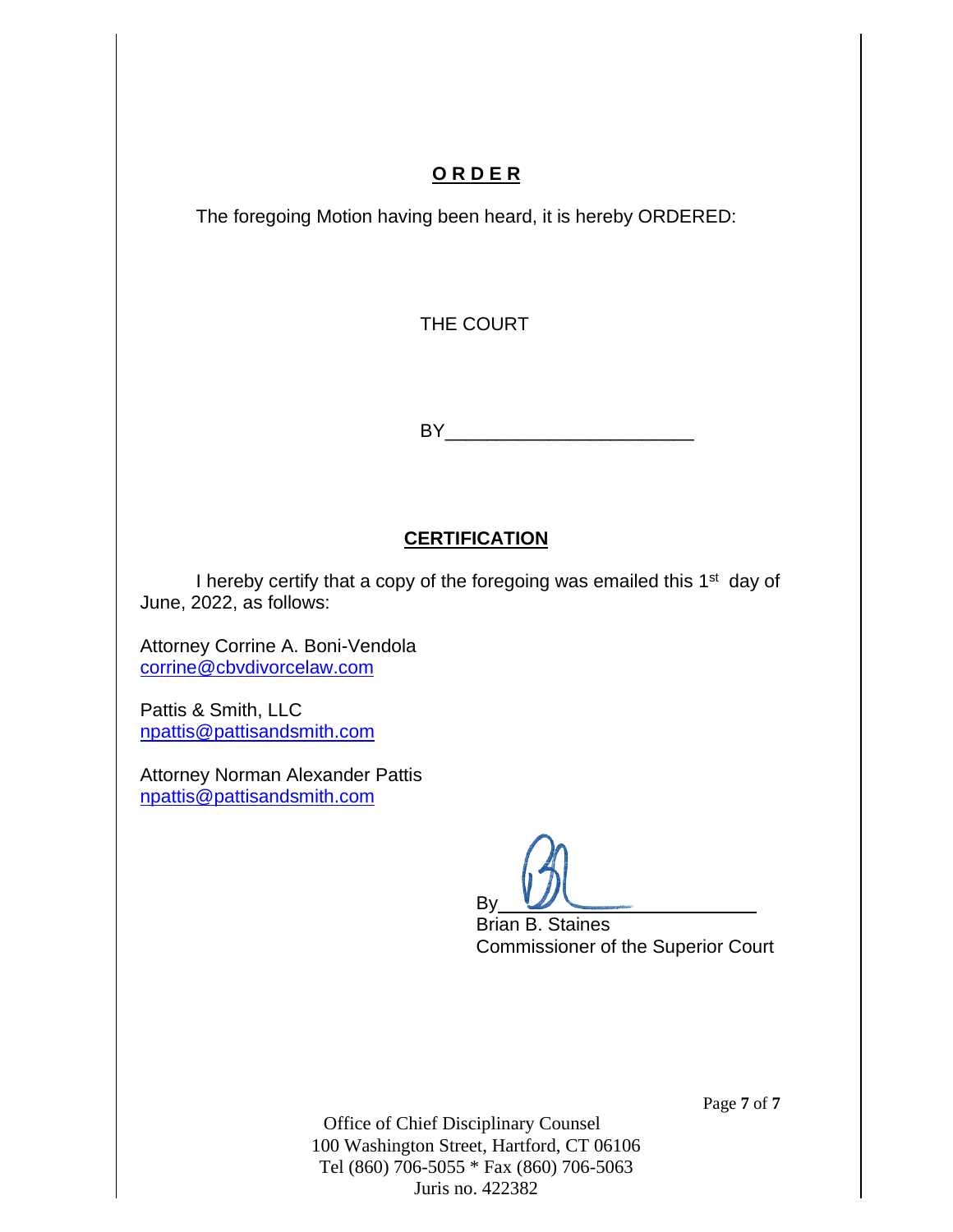### **EXHIBIT A**

## **EXHIBIT A**

# **EXHIBIT A**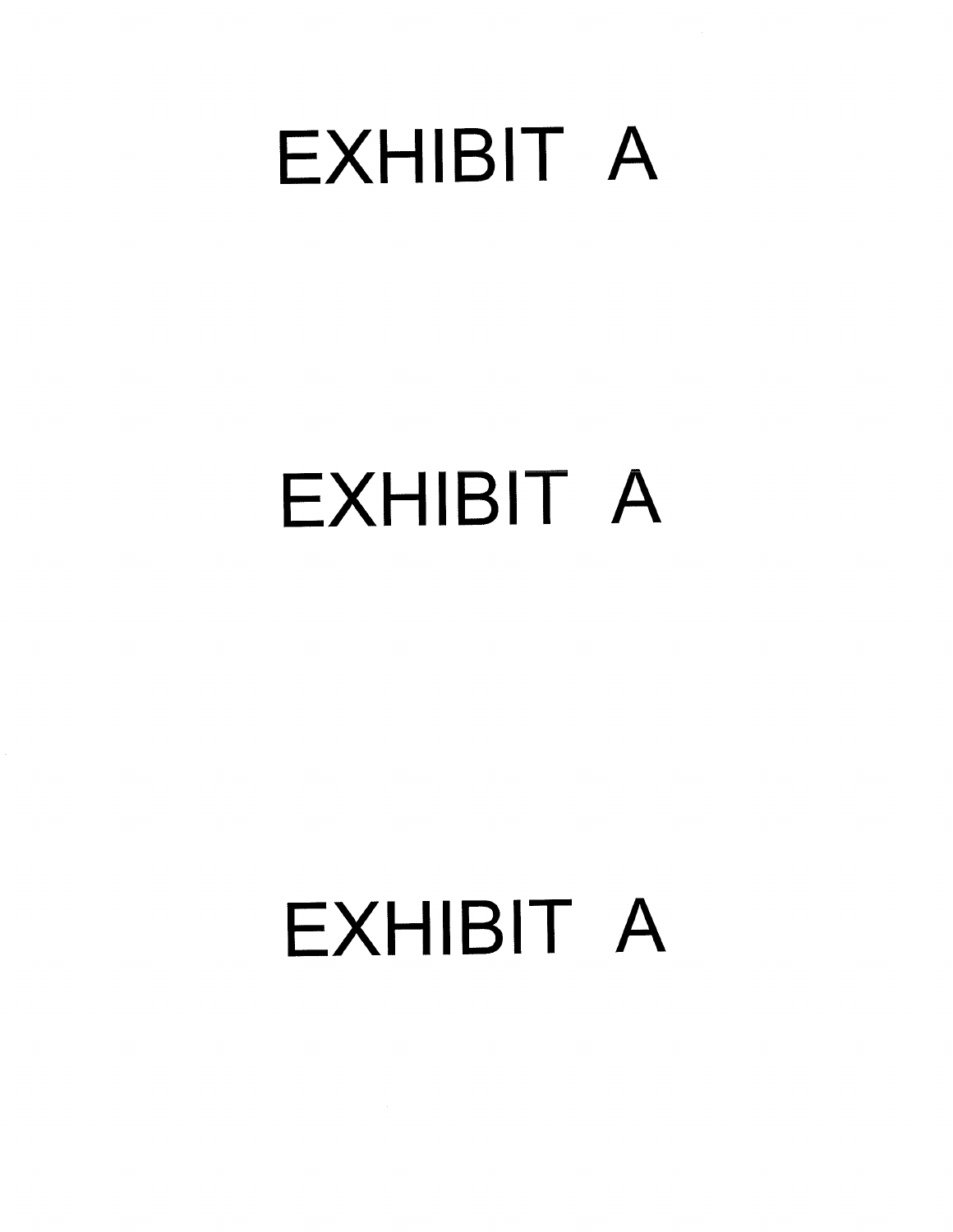### **REDACTED**

#### PAULA MOEN Date of Accident: 8/9/2017

| <b>TOTAL ARBITRATION AWARD:</b>                                                                                                                                                                                                                                                                                 |               | \$290,241.65                 |
|-----------------------------------------------------------------------------------------------------------------------------------------------------------------------------------------------------------------------------------------------------------------------------------------------------------------|---------------|------------------------------|
| LESS:<br>ATTORNEY'S FEE $@1/3$ :                                                                                                                                                                                                                                                                                | \$96,747.21   |                              |
| COSTS: (Civil)                                                                                                                                                                                                                                                                                                  | 5,277.66      |                              |
| COSTS: (Family, Juvenile, GA matter)                                                                                                                                                                                                                                                                            | 1,698.47      |                              |
| <b>COSTS:</b> (Summary Process/Eviction)                                                                                                                                                                                                                                                                        | <u>141.50</u> |                              |
|                                                                                                                                                                                                                                                                                                                 | \$103,864.84  | (103, 864.84)                |
| EN:<br><b>LESS</b><br>Reimbursement Accident Related Medicals:                                                                                                                                                                                                                                                  | \$1,040.82    | (1,040.82)                   |
| Paid and check cleared<br>LIEN:<br><b>LESS</b><br>Reimbursement Accident Related Medicals:<br>Paid and check cleared<br><b>INITIAL DEDUCTIONS:</b><br>(not including attorney fees owed for multiple<br>matters)<br>NET AMOUNT BEFORE DEDUCTION OF<br><b>ATTORNEY FEES OWED FROM</b><br><b>MULTIPLE MATTERS</b> | \$5,612.14    | (5,612.14)<br>(S110, 517.80) |
| <b>TOTAL</b>                                                                                                                                                                                                                                                                                                    |               | \$179,723.85                 |
| LESS ATTORNEY FEES OWED FOR<br>REPRESENTATION IN MULTIPLE OTHER<br><b>MATTERS</b>                                                                                                                                                                                                                               |               | (78,000.00)                  |
| TOTAL AMOUNT DUE FOR DISBURSEMENT TO CLIENT:                                                                                                                                                                                                                                                                    |               | \$101,723.85                 |

 $\sim$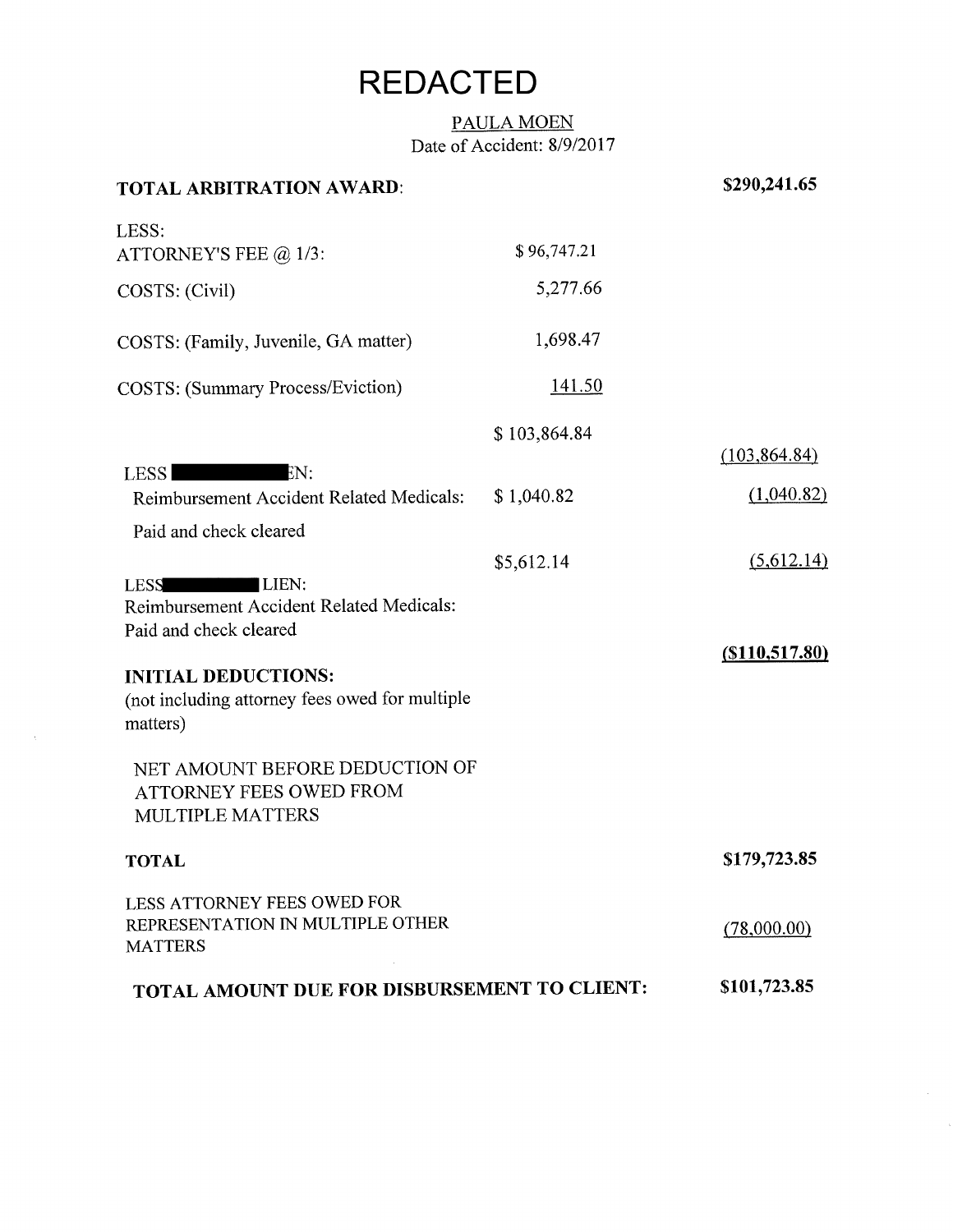## **EXHIBIT B**

 $\ddot{\phantom{a}}$ 

## **EXHIBIT B**

# **EXHIBIT B**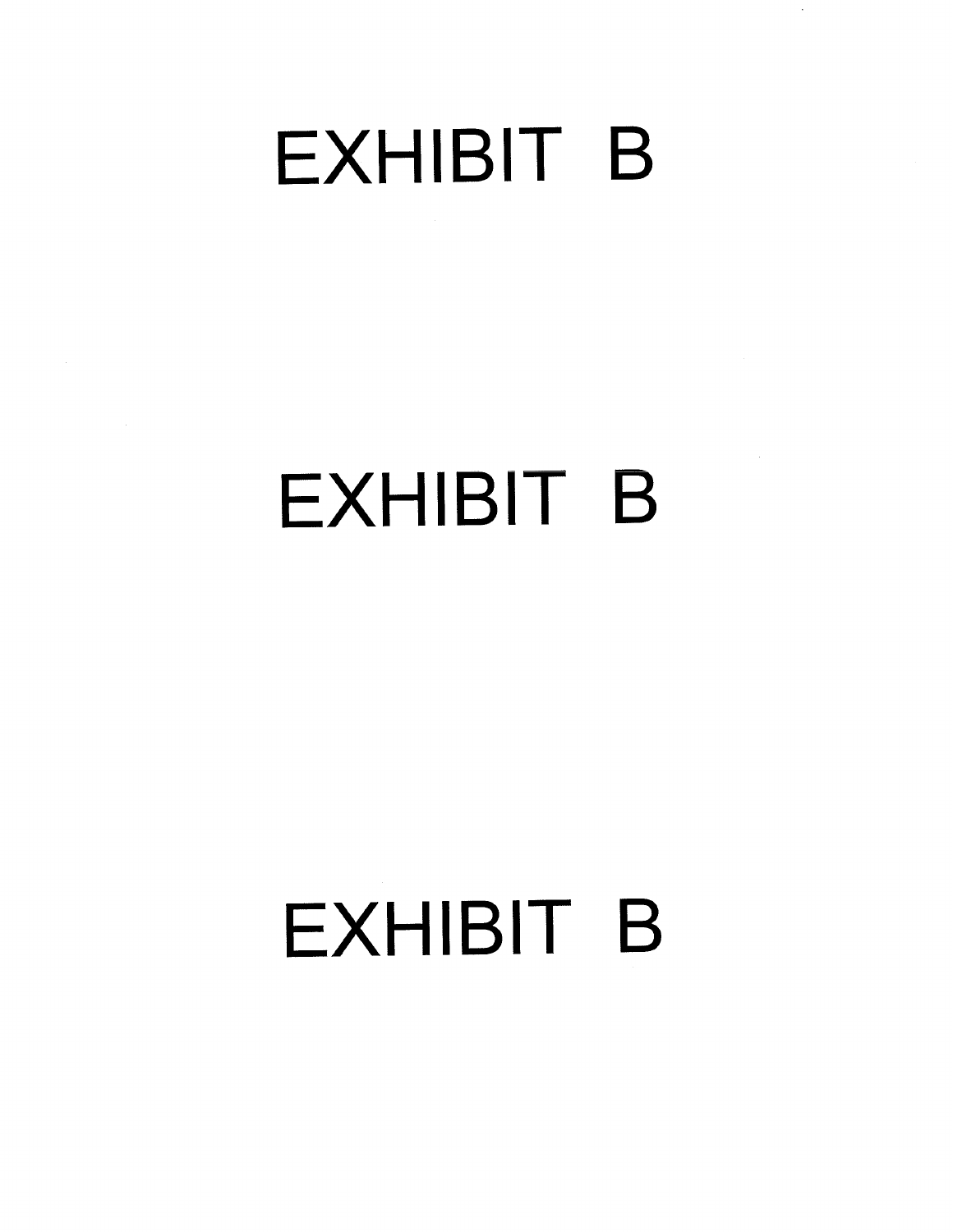#### May 25, 2022

#### **Affidavit of Paula Moen**

- This affidavit is made based on my own personal knowledge, and I  $1.$ understand the obligation of an oath.
- I am over 18 years of age and competent to testify to the matters stated in  $2<sub>1</sub>$ this affidavit.
- On May 19, 2022, I was contacted by phone by Brian Staines who  $3<sub>1</sub>$ introduced himself as Chief Disciplinary Counsel and explained to me that my former lawyer, Nickola Cunha, was disbarred.
- Mr. Staines explained to me that he did not represent me and could not give 4. me legal advice.
- I provided him the following information which he has prepared into this  $5<sub>1</sub>$ affidavit.
- Ms. Cunha represented me in a car accident case that went to arbitration. I  $6.$ believe I signed a retainer agreement where Ms. Cunha would receive one third of the proceeds as an attorney fee.
- She contacted me in June 2021 to tell me that the case had settled for  $7.$ \$290,000.
- I did not hear from Ms. Cunha again until mid-December when she 8. contacted me to indicate she was receiving the checks and would be disbursing the money. I did not sign a settlement check or give anyone permission to do so.
- Ms. Cunha has never explained to me the costs, expenses, and government 9. liens that would be deducted from the gross settlement and never explained the actual amount I would receive.
- 10. I did not hear from her again until the beginning of end of January/beginning of February when I contacted her for legal advice about an education issue. We did not discuss the personal injury settlement at that time.
- 11. As of the date of this affidavit I have received no money from the settlement.